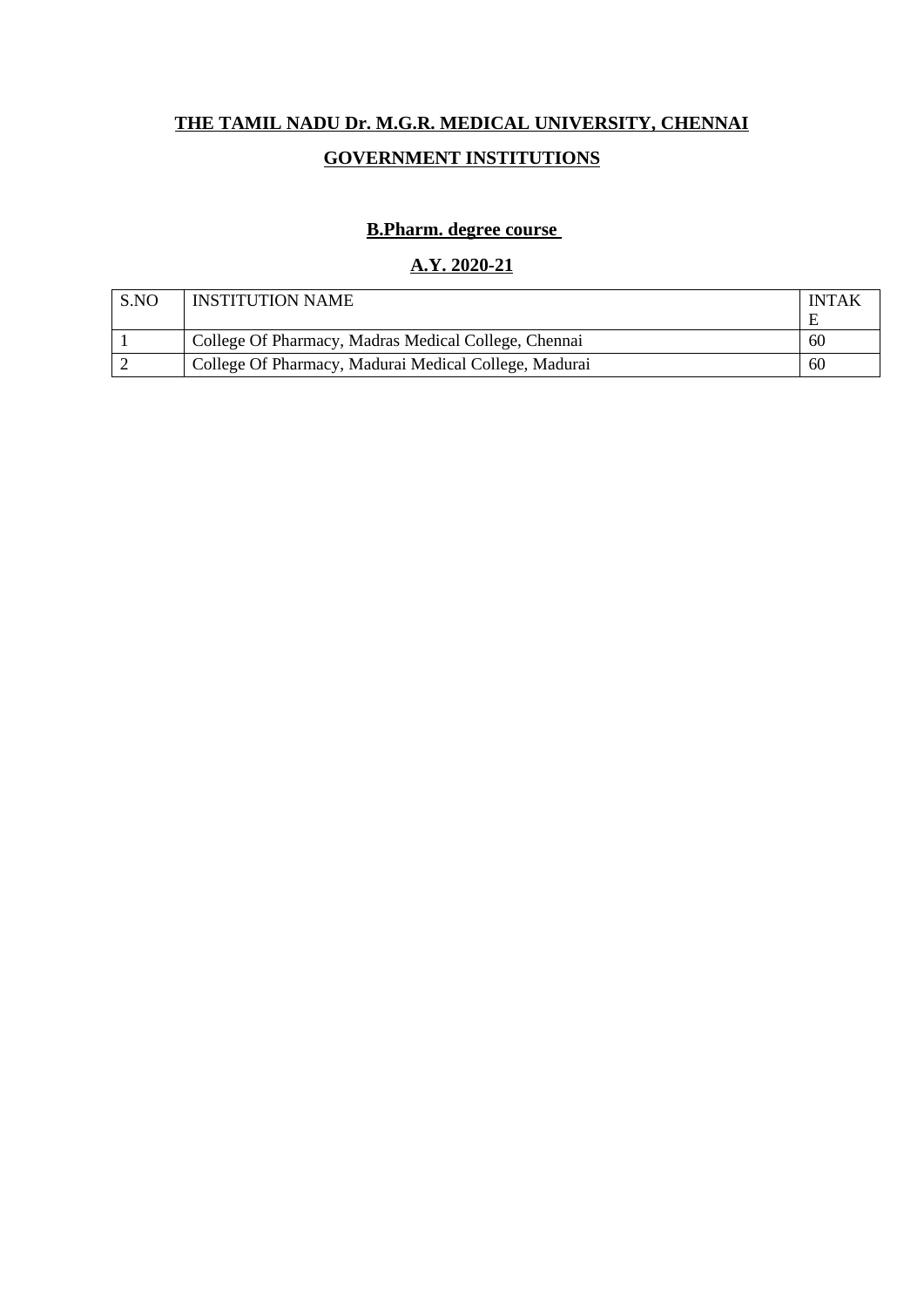# **THE TAMIL NADU Dr. M.G.R. MEDICAL UNIVERSITY, CHENNAI**

## **PRIVATE INSTITUTIONS**

## **B.Pharm. degree course**

#### **A.Y. 2020-21**

| S.N            | <b>INSTITUTION NAME</b>                                                               | <b>INTAK</b> |
|----------------|---------------------------------------------------------------------------------------|--------------|
| $\mathbf O$    |                                                                                       | E            |
| $\mathbf{1}$   | AadhiBhagawan College of Pharmacy, Rantham, Cheyyar Taluk                             | 100          |
| $\overline{2}$ | Adhiparasakthi College of Pharmacy, Kancheepuram Dt                                   | 60           |
| 3              | Annai J.K.K. SampooraniAmmal College of Pharmacy, Komarapalayam                       | 100          |
| 4              | Annai Veilankanni's Pharmacy College, Chennai                                         | 60           |
| 5              | Apollo College of Pharmacy, Kancheepuram                                              | 100          |
| 6              | ArulmiguKalasalingam College of Pharmacy, Srivilliputhur-Via                          | 60           |
| 7              | Arunai College of Pharmacy, Tiruvannamalai                                            | 100          |
| 8              | C.L. BaidMetha College of Pharmacy, Chennai                                           | 100          |
| 9              | Cherraan's College of Pharmacy, Coimbatore                                            | 60           |
| 10             | Jaya College of Paramedical Sciences College of Pharmacy, Chennai                     | 100          |
| 11             | College Of Pharmacy, Sri Ramakrishna Institute of Paramedical Sciences,<br>Coimbatore | 100          |
| 12             | Dhanalakshmi Srinivasan College of Pharmacy, Perambalur                               | 100          |
| 13             | Dr. Kalam College of Pharmacy, Thanjavur                                              | 100          |
| 14             | Edayathangudy G.S.Pillay College of Pharmacy, Nagapattinam                            | 100          |
| 15             | Excel College of Pharmacy, Namakkal                                                   | 100          |
| 16             | GRD College of Pharmacy, Thiruvallur                                                  | 60           |
| 17             | GRT Institute of Pharmaceutical Education And Research, Tiruvallur Dt.                | 100          |
| 18             | Immanuel Arasar College of Pharmacy, Kanyakumari                                      | 60           |
| 19             | J.K.K. Natarajah College of Pharmacy, Namakkal                                        | 100          |
| 20             | Jainee College of Pharmacy, Dindigul                                                  | 100          |
| 21             | JKKMunirajah Institute of Health Sciences, College of Pharmacy, Erode                 | 100          |
| 22             | K.K. College of Pharmacy, Chennai                                                     | 100          |
| 23             | K.M. College of Pharmacy, Madurai                                                     | 90           |
| 24             | K.M.C.H. College of Pharmacy, Coimbatore                                              | 100          |
| 25             | KamalakshiPandurangan College of Pharmacy, Thiruvannamalai                            | 60           |
| 26             | Kamarajar College of Parmacy, Cuddalore                                               | 60           |
| 27             | Karpagam College of Pharmacy, Coimbatore                                              | 100          |
| 28             | Kasthooribha Gandhi Pharmacy College, Namakkal                                        | 100          |
| 29             | KG College of Pharmacy and Research Institute, Villupuram                             | 60           |
| 30             | Krishna Pharmacy College, Trichy                                                      | 60           |
| 31             | Mayor Radhakrishnan College of Pharmacy, Cuddalore                                    | 60           |
| 32             | Mohammed Sathak A.J. College of Pharmacy, Chennai                                     | 100          |
| 33             | Mother Terasa College of Pharmacy, Pudukottai                                         | 60           |
| 34             | Nandha College of Pharmacy, Erode                                                     | 100          |
| 35             | Nandhanam Health Science College, Vellore                                             | 60           |
| 36             | P.G.P. College of Pharmaceutical Sciences and Research Institute, Namakkal            | 100          |